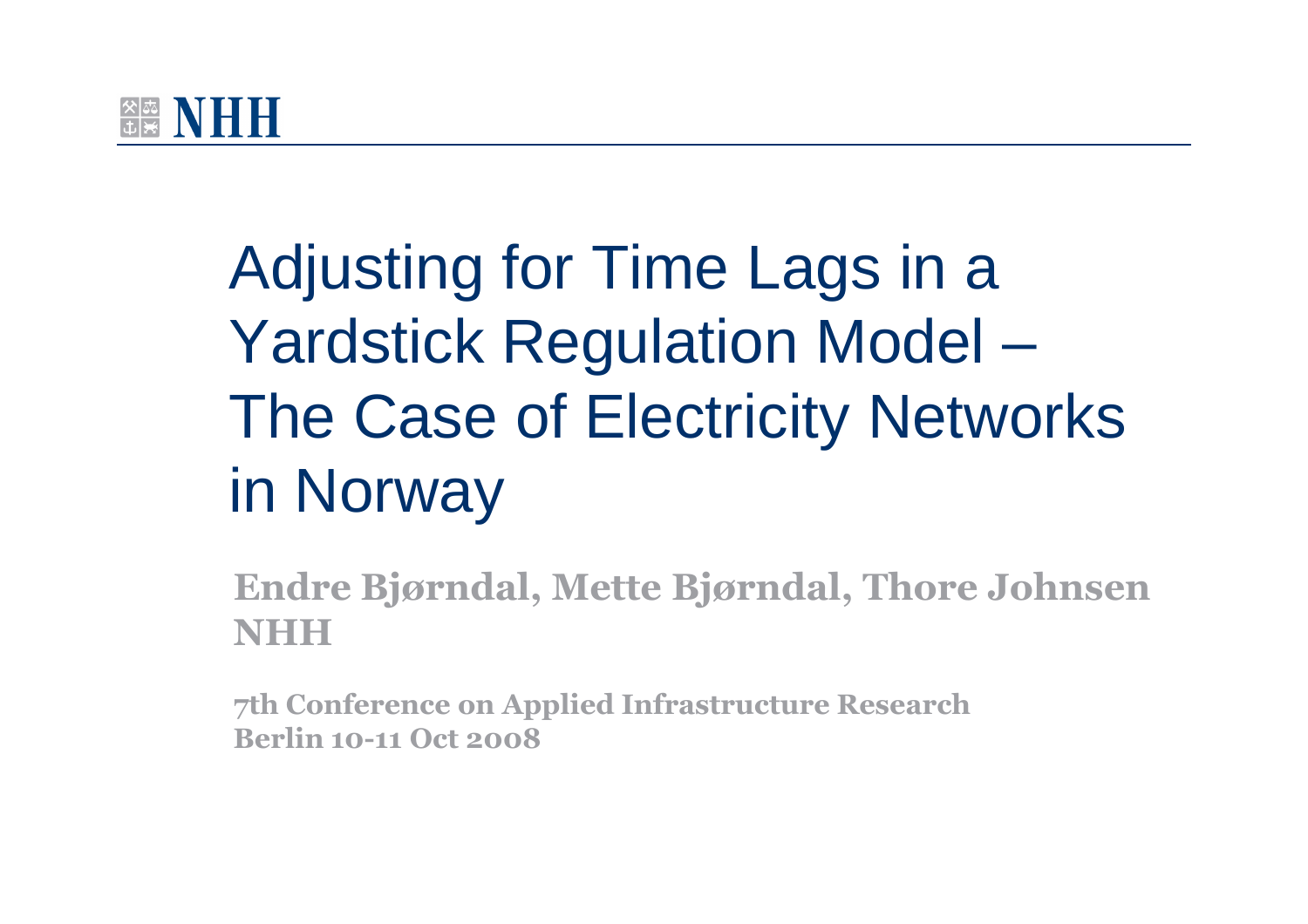# Norwegian Power Market

- Deregulated since 1990
	- Nordic market for electricity (Nord Pool)
- Regulated transmission and distribution
	- – $-$  Incentive regulation since 1997
		- Revenue caps
	- Third regulation period from 2007
		- Changes every 5 year
	- – From 2007
		- Annual updates
		- VOLL part of benchmarking and cost norm
		- Calibration/normalization of benchmarking results
		- Adjustment parameter for time lags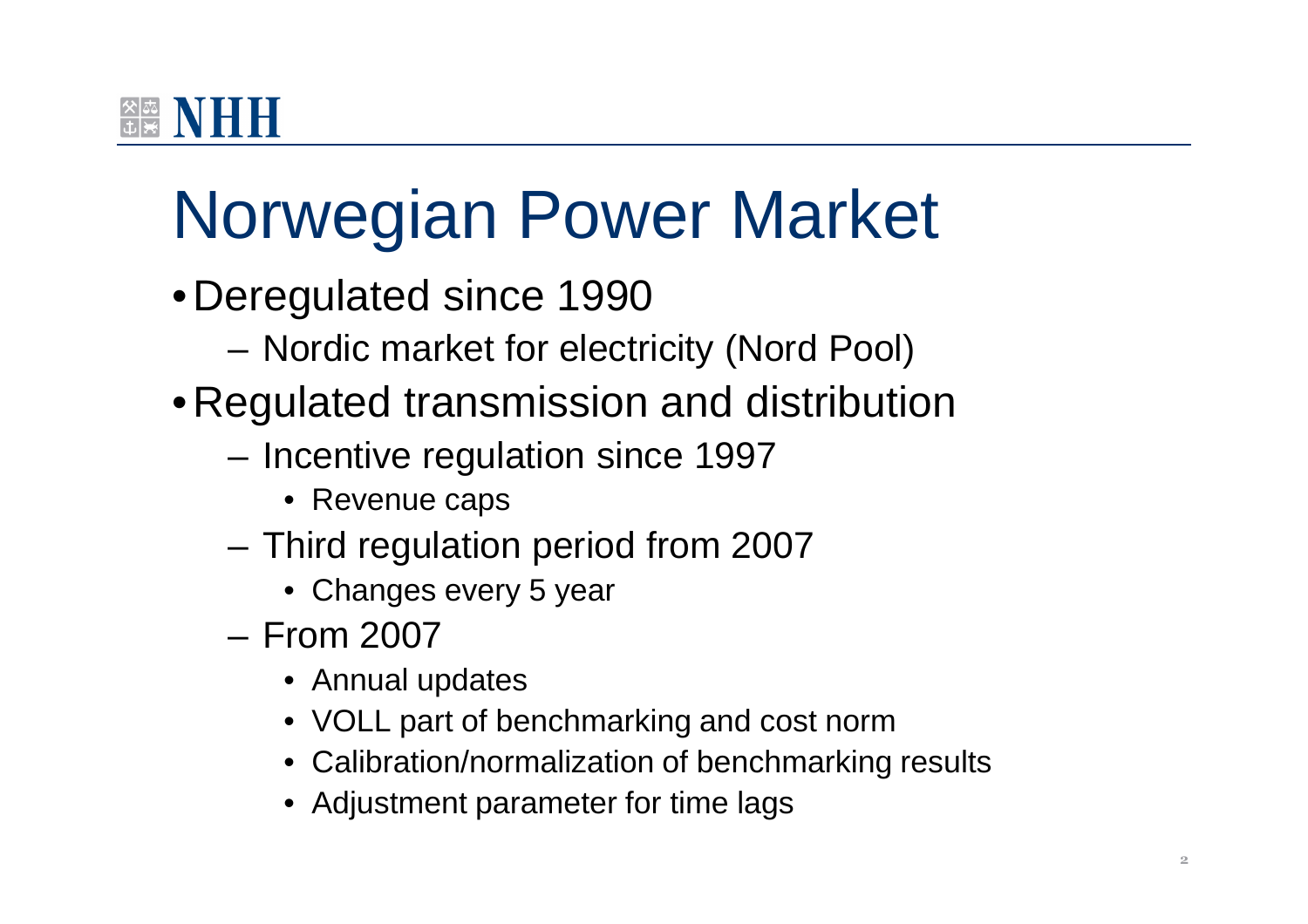

## Yardstick Regulation Model from 2007

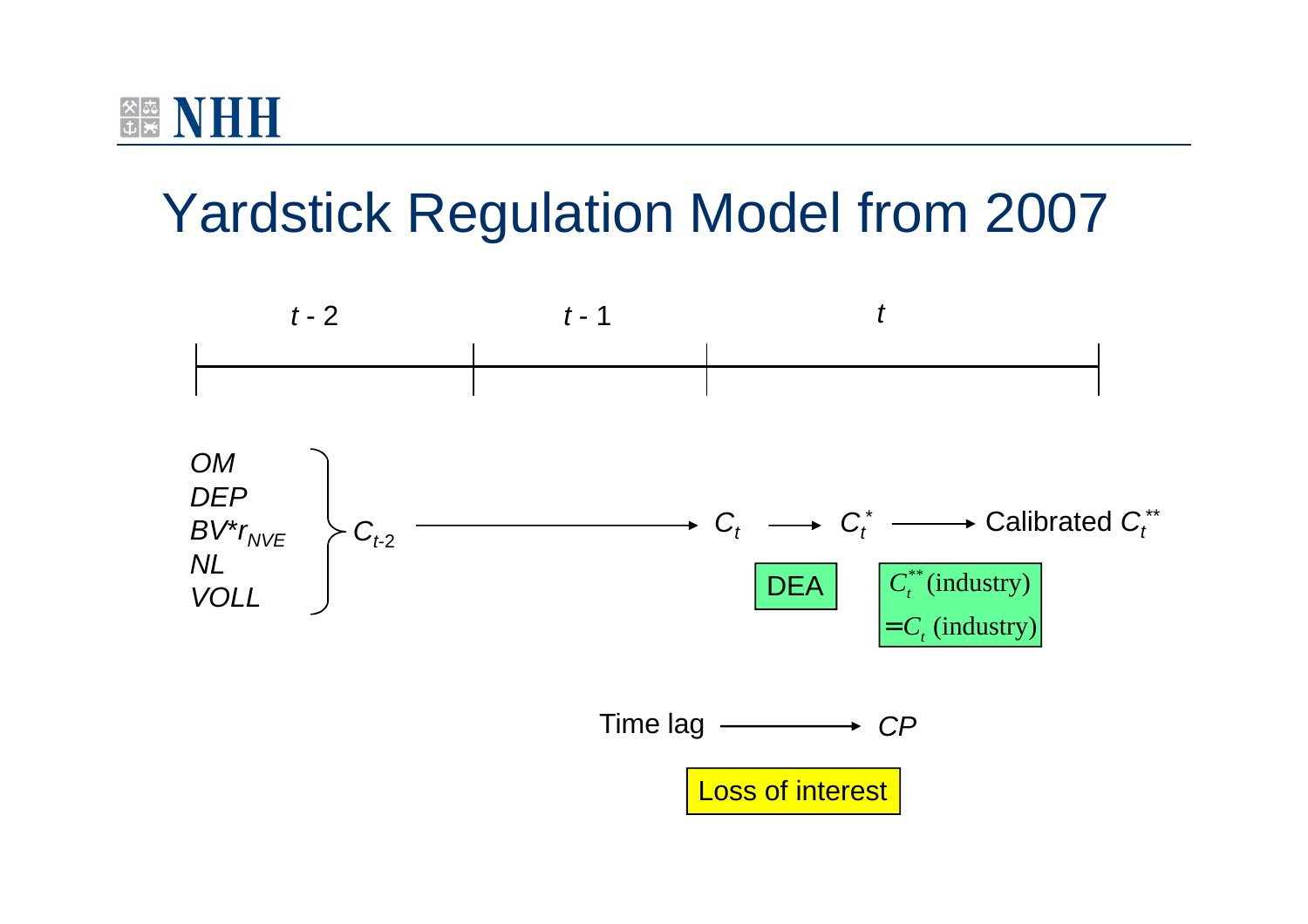

## Sum Industry Revenue Cap

#### Yardstick revenue cap formula for each company

#### \*\* $RCap = \rho \cdot C^* + (1-\rho) \cdot C + CP$

|                                          |             | 2007            | 2008        |                 |  |
|------------------------------------------|-------------|-----------------|-------------|-----------------|--|
|                                          | <b>MNOK</b> | "Profitability" | <b>MNOK</b> | "Profitability" |  |
| Revenue cap based on DEA eff. scores     | 12986       | 6.54 %          | 13848       | 6.37 %          |  |
| Effect of adjusting eff. scores (step 2) | 599         | 1.55 %          | 786         | 2.01 %          |  |
| Revenue cap after step 2 adjustments     | 13585       | 8.09 %          | 14 635      | 8.38 %          |  |
| Compensation parameter (step 3)          | 328         | 0.85%           | 371         | 0.95%           |  |
| Rev. cap before calibration (IR1)        | 13913       | 8.94 %          | 15 006      | 9.33 %          |  |
| Calibration effect (step 3)              | $-328$      | $-0.85%$        | $-372$      | $-0.95%$        |  |
| Final revenue cap (IR2)                  | 13585       | 8.09 %          | 14 634      | 8.38 %          |  |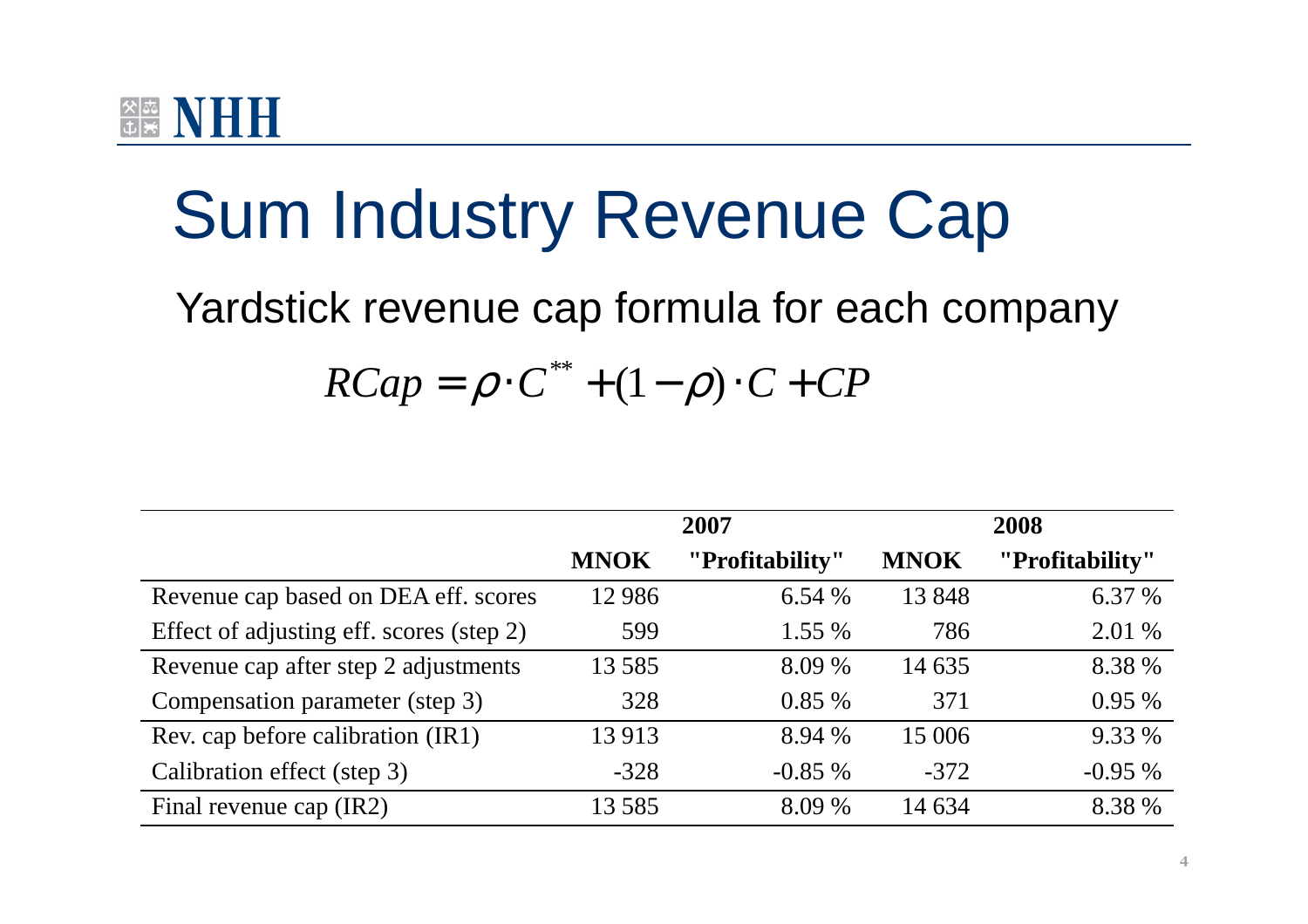## **谷率 NIFIFI**

# **Summary**

- •A representative company
	- –Averagely efficient
	- – Revenue cap is equal to calculated cost, including the (NVE) normal rate of return on book value of capital
- •Without lags  $=$  Rate of return (RoR)
	- – Internal rate of return and accounting rate of return  $=$  NVE interest rate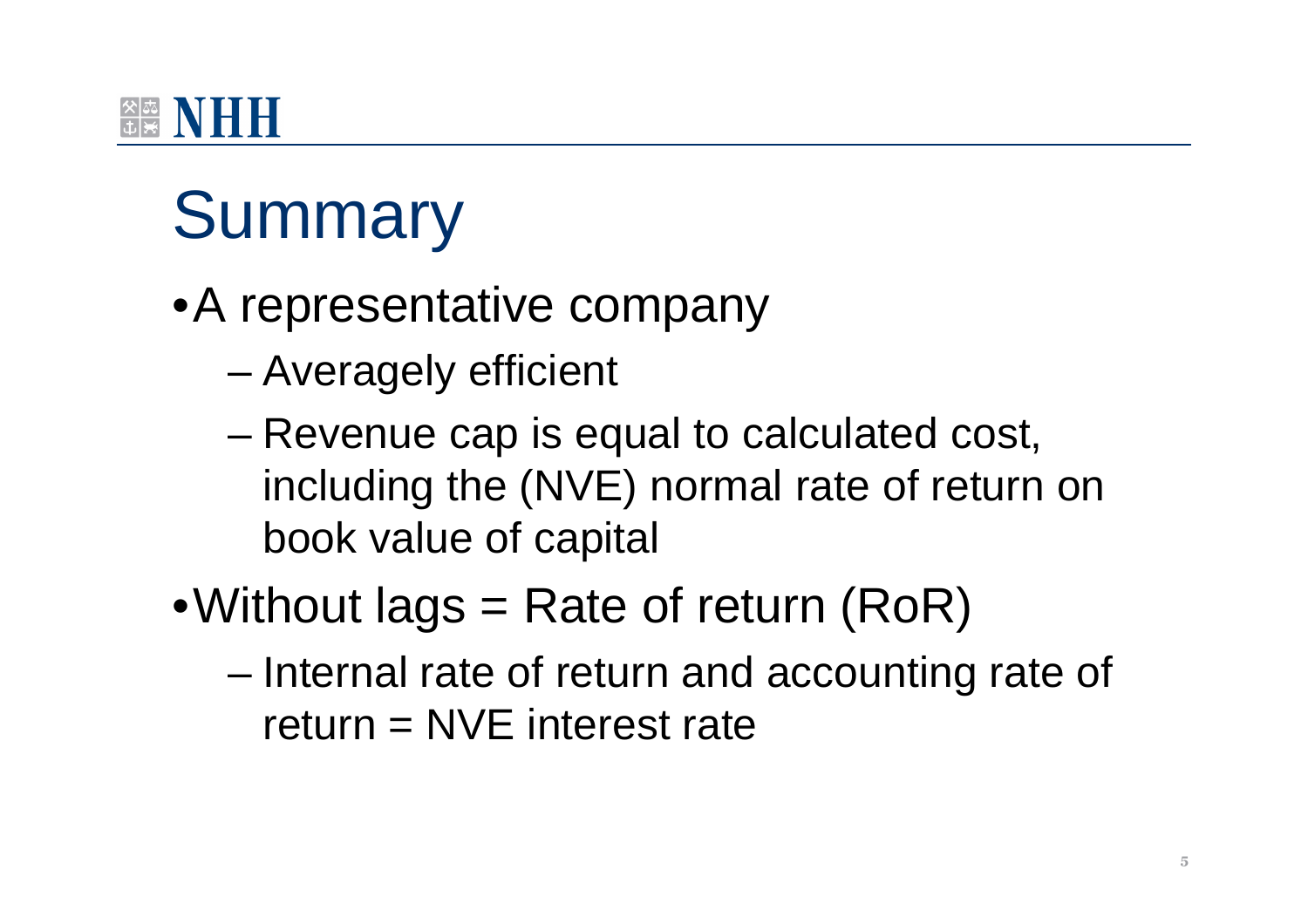## $\frac{1}{2}$   $\frac{1}{2}$   $\frac{1}{2}$   $\frac{1}{2}$   $\frac{1}{2}$

# **Summary**

- Compared to a standard RoR-regulation, the present regulation have revenues that are lagged
	- Depreciation: two years
	- – $-$  Interest: one year
- Every investment of a representative company needs a compensation in order to give net present value equal to zero at a required rate of return equal to the NVE interest rate
	- Supplements a revenue cap that is calibrated according to calculated (lagged) cost
		- (≈) Up-front compensation parameter
		- Annual interest compensation of lagged cost elements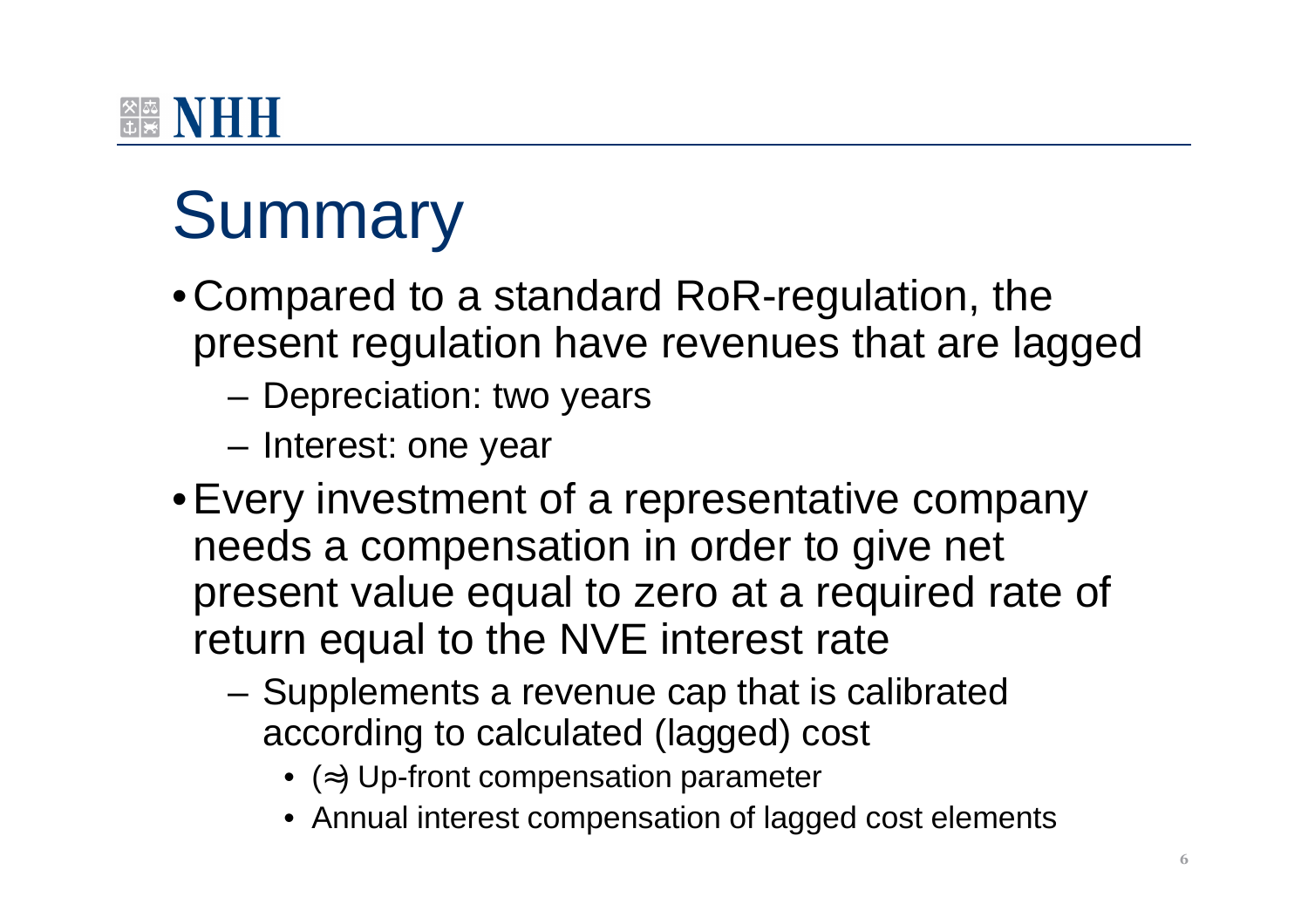# Simple Example

#### 3-year investment with RoR revenueLinear depreciation, 8 % cost of capital

|                |       |       |          | Profita- |        |        |
|----------------|-------|-------|----------|----------|--------|--------|
| <b>Year</b>    | CapOB | Dep   | 8% CapOB | cap      | Profit | bility |
|                | 100.0 | 33.3  | 8.0      | 41.3     | 8.0    | 8.0 %  |
| $\overline{2}$ | 66.7  | 33.3  | 5.3      | 38.7     | 5.3    | 8.0%   |
| 3              | 33.3  | 33.3  | 2.7      | 36.0     | 2.7    | 8.0%   |
| Sum            | 200.0 | 100.0 | 16.0     | 116.0    | 16.0   | 8.0%   |
| $PV(8\%)$      |       | 85.9  | 14.1     | 100.0    | 14.1   |        |
| <b>IRR</b>     |       |       |          | $8.0\%$  |        |        |

- Annual capital costs:  $RevO_t = Dep_t + 8\% \cdot CapOB_t$
- $\blacklozenge$  Profit: Pro $O_t = RevO_t Dep_t$
- $\blacklozenge$  Profitability: Ret $O_t$  = Pro $O_t$  / CapOB<sub>t</sub>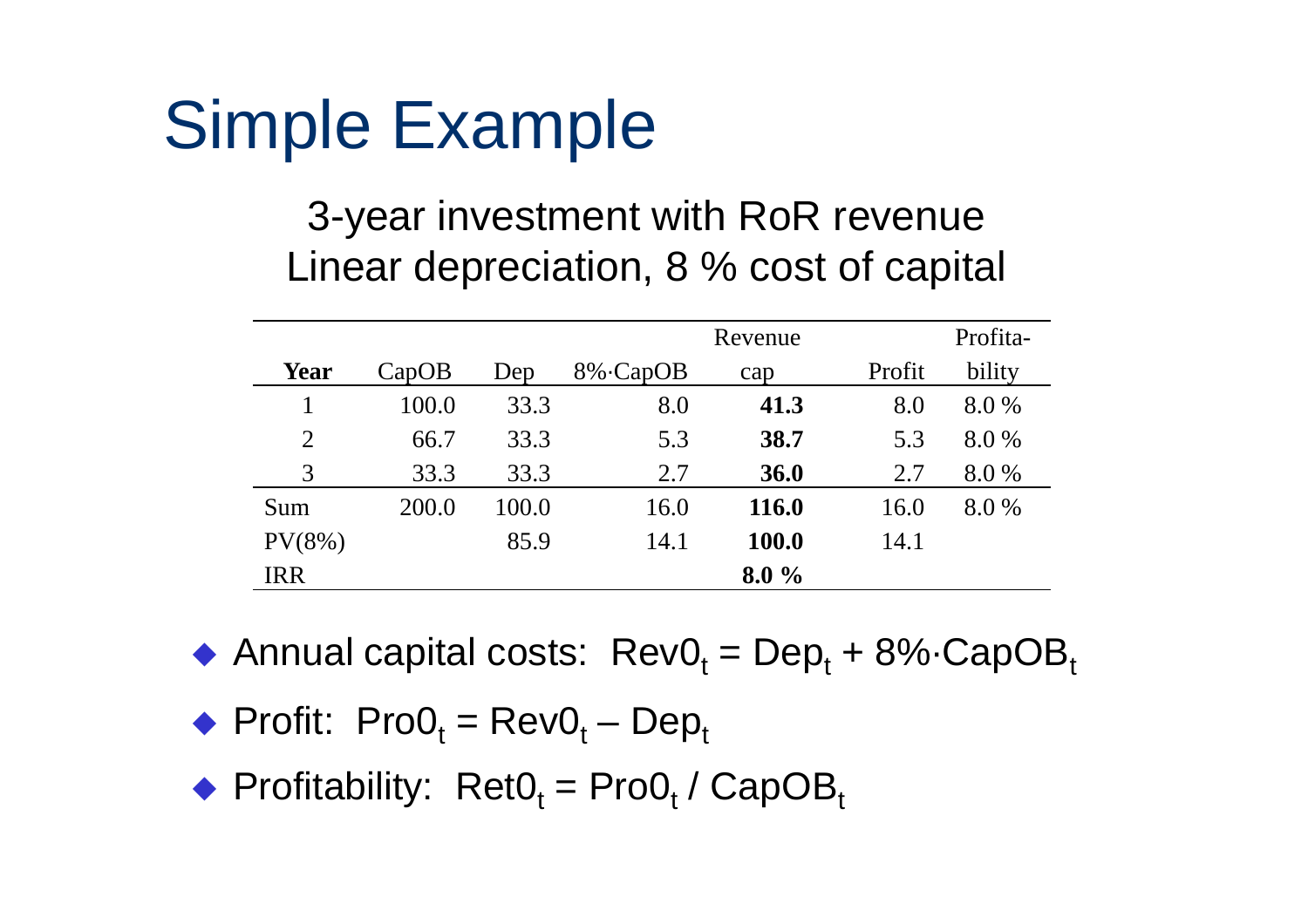#### Investment with lagged revenue from accounts t-2

 $\mathsf{CP} = -\mathsf{NPV1}\cdot 1,08^2$  $= 13,3 \cdot 1,1664$ 

|            | Uncompensated |      |                                                  |       |             |       |              |
|------------|---------------|------|--------------------------------------------------|-------|-------------|-------|--------------|
|            |               |      | <b>Year</b> CapOB Dep 8% CapOB <b>Rev0</b> CapOB |       |             |       | Dep Rev1     |
|            | 100.0         | 33.3 | 8.0                                              | 41.3  |             |       |              |
| 2          | 66.7          | 33.3 | 5.3                                              | 38.7  | 100.0       |       | 8.0          |
| 3          | 33.3          | 33.3 | 2.7                                              | 36.0  | 66.7        | 33.3  | 38.7         |
| 4          |               |      |                                                  |       | 33.3        | 33.3  | 36.0         |
| 5          |               |      |                                                  |       |             | 33.3  | 33.3         |
| Sum        | 200           | 100  |                                                  |       | 116.0 200.0 | 100.0 | <b>116.0</b> |
| $PV(8\%)$  |               | 85.9 |                                                  | 100.0 |             | 73.6  | 86.7         |
| <b>IRR</b> |               |      |                                                  | 8.0%  |             |       | 4.0 $\%$     |

◆ Uncomp. : Rev1 2 $_{2}$  = 8%·CapOB<sub>1</sub>; Rev1 5 $_{5}$  = Dep 3 $\mathsf{Rev1}_\mathsf{t} = \mathsf{Dep}_{\mathsf{t-2}} + 8\% \text{-}\mathsf{CapOB}_{\mathsf{t-1}} \, \ (\mathsf{t=3,4})$ 

◆ Int. comp.: Rev2 2 $_{2}$  = 8% $\cdot$ CapOB<sub>1</sub> $\cdot$ **1,08**; Rev2<sub>5</sub>  $_{5}$  = Dep 3·**1,082** $\mathsf{Rev2}_t = \mathsf{Dep_{t-2}} \cdot \mathbf{1,08^2} + 8\% \cdot \mathsf{CapOB_{t-1}} \cdot \mathbf{1,08}$  (t = 3,4)

◆ CP-comp.: Rev3 2 $_{2}$  = Rev1<sub>t</sub> + **CP**; Rev3<sub>t</sub> = Rev1<sub>t</sub> (t = 3..5)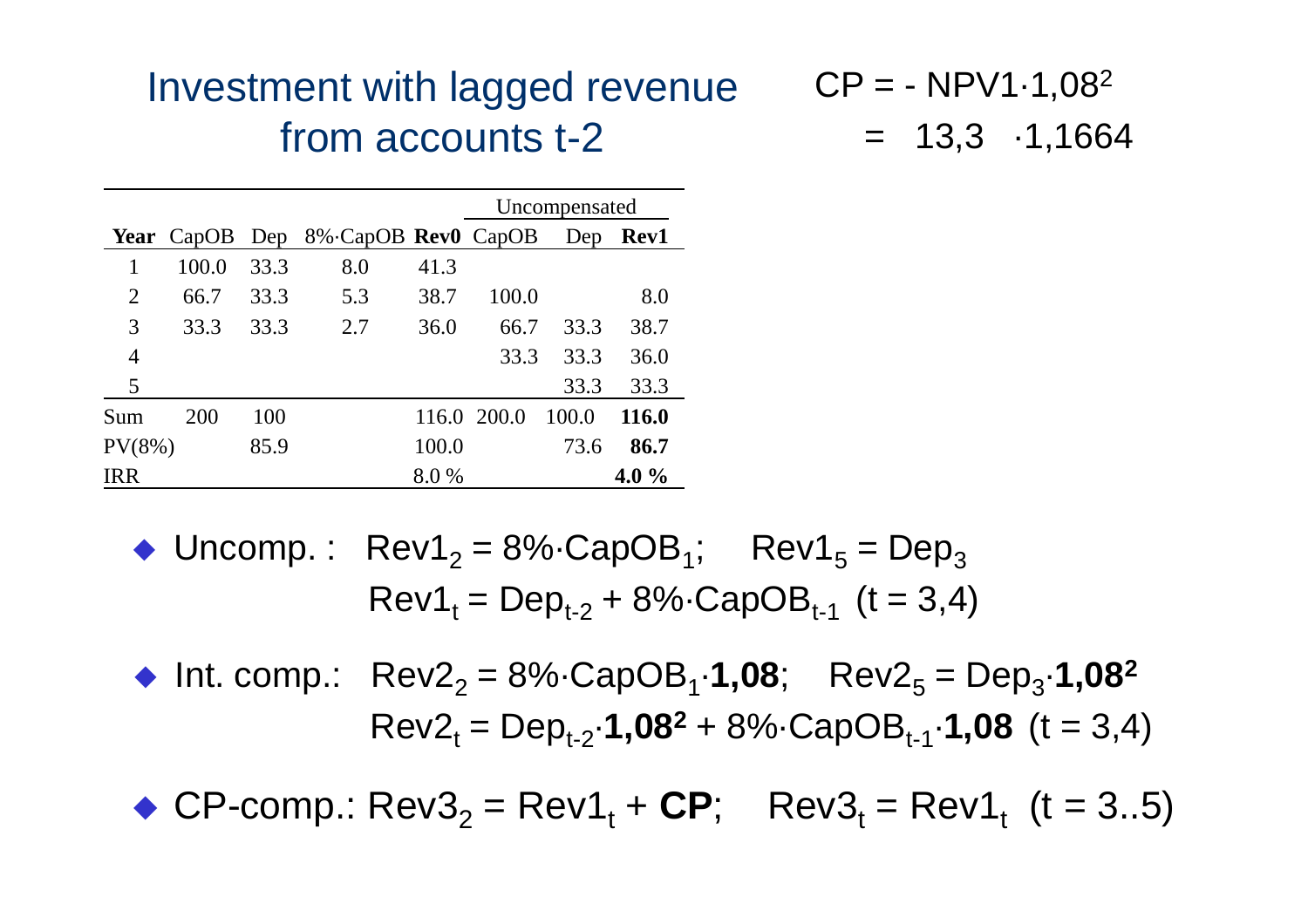## Company with 3 vintages,without capital growth

|                | Historical |       |        |                  | Revenue cap |        |       |
|----------------|------------|-------|--------|------------------|-------------|--------|-------|
| Vintage        | cost       | CapOB | Dep    | Rev <sub>0</sub> | Rev1        | Rev2   | Rev3  |
|                | 100        | 100.0 | 33.3   | 41.3             |             |        |       |
| $\overline{2}$ | 100        | 66.7  | 33.3   | 38.7             | 8.0         | 8.6    | 23.5  |
| 3              | 100        | 33.3  | 33.3   | 36.0             | 38.7        | 44.6   | 38.7  |
| 4              |            |       |        |                  | 36.0        | 41.8   | 36.0  |
| 5              |            |       |        |                  | 33.3        | 38.9   | 33.3  |
| Total          | 300.0      | 200.0 | 100.0  | 116.0            | 116.0       | 133.9  | 131.5 |
| $\%$ CapOB     |            |       | 50.0 % | 58.0%            | 58.0%       | 67.0 % | 65.8% |
|                |            |       |        |                  |             |        |       |

- ◆ Aggregated revenue cap is dramatically higher, including revenues for "scrapped" vintages
- ◆ Higher accounting profitability
	- $-$  Large weight on depreciated vintages
- ◆ Additional revenue is compensation for loss of interests, it is NOT economic profit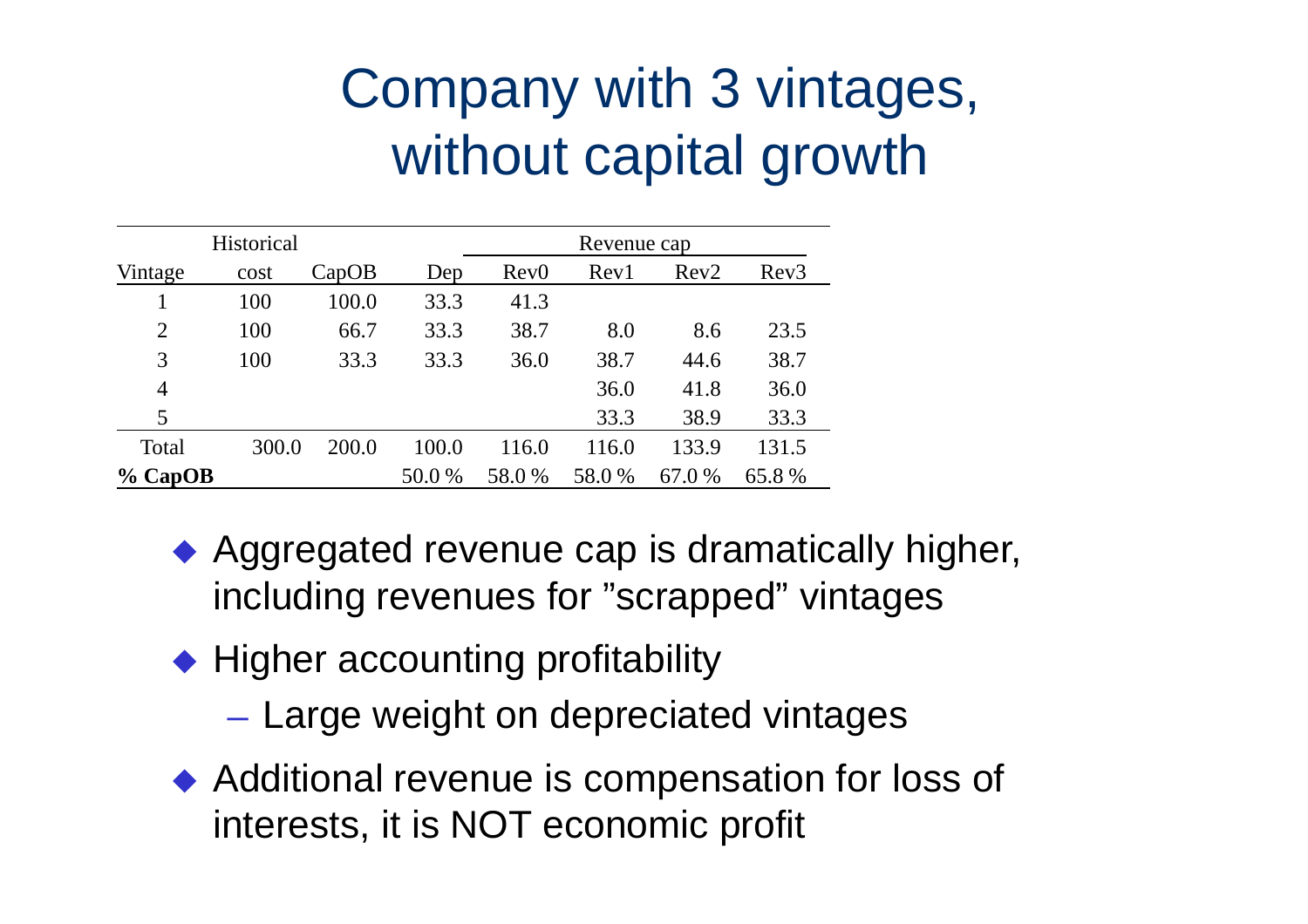#### Company with 3 vintages Accounting profitability versus capital growth

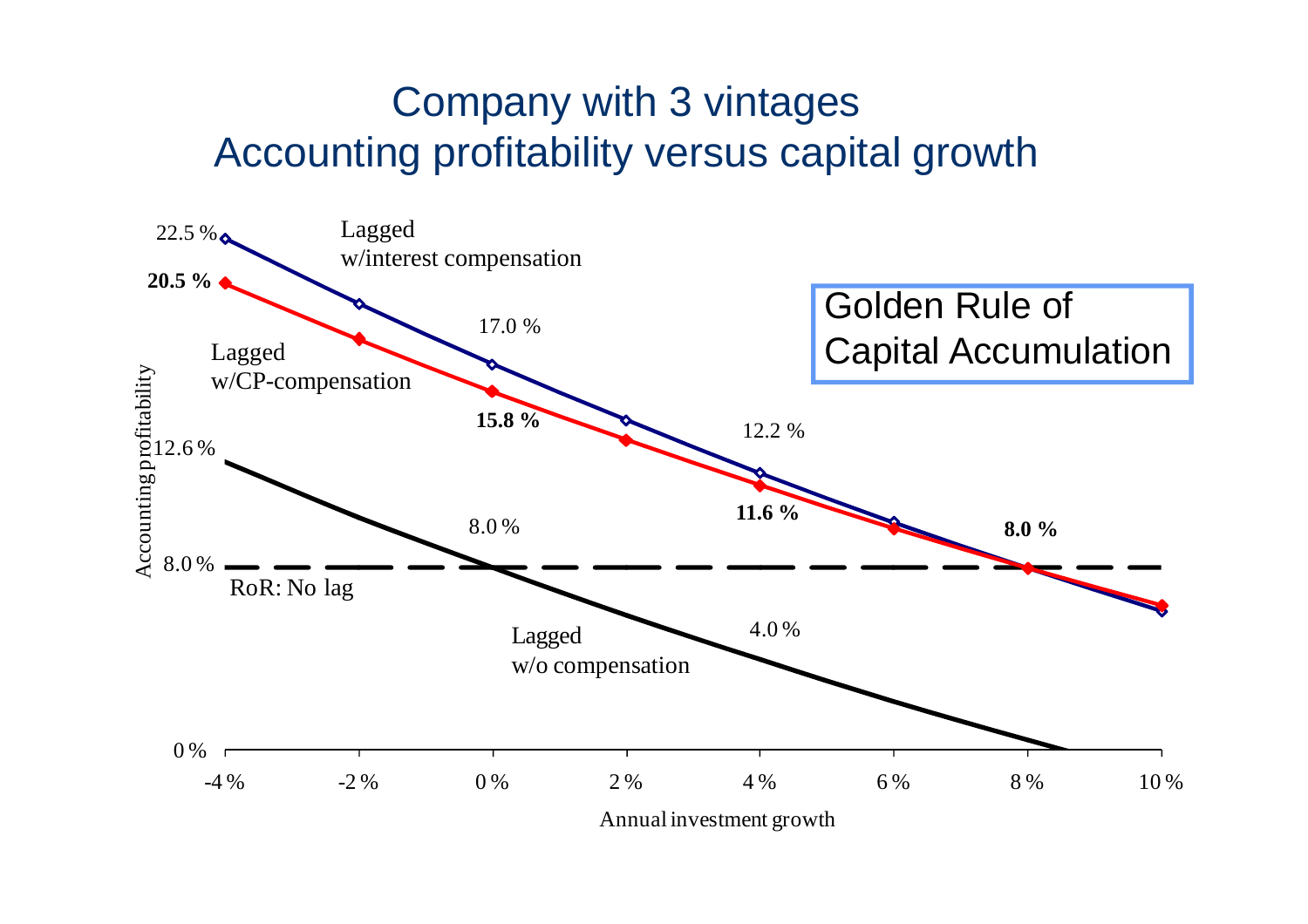### Company with 30 vintages Accounting profitability versus capital growth

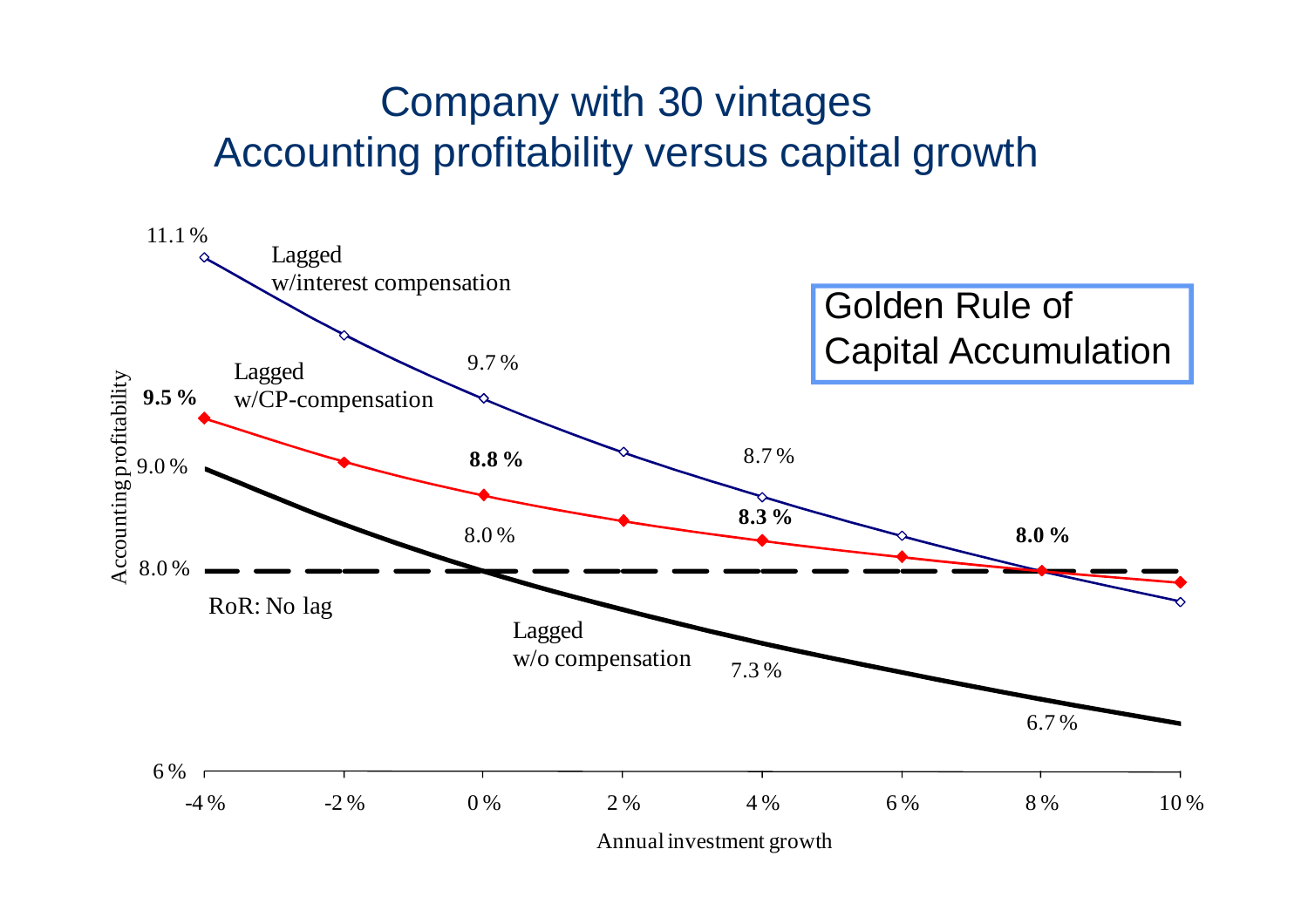## Company accounts and historical growth15 versus 30 years depreciation

|                    | Dep/  | Revenue cap / CapOB |      |                  | Profitability    |                  |      |                  |                  |
|--------------------|-------|---------------------|------|------------------|------------------|------------------|------|------------------|------------------|
| Growth             | CapOB | Rev <sub>0</sub>    | Rev1 | Rev <sub>2</sub> | Rev <sub>3</sub> | Ret <sub>0</sub> | Ret1 | Ret <sub>2</sub> | Ret <sub>3</sub> |
| 15 years life span |       |                     |      |                  |                  |                  |      |                  |                  |
| $-4\%$             | 13.8  | 21.8                | 23.3 | 26.5             | 24.7             | 8.0              | 9.5  | 12.7             | 10.9             |
| 0%                 | 12.5  | 20.5                | 20.5 | 23.2             | 22.2             | 8.0              | 8.0  | 10.7             | 9.7              |
| 4 %                | 11.5  | 19.5                | 18.3 | 20.7             | 20.2             | 8.0              | 6.8  | 9.2              | 8.7              |
| 8%                 | 10.6  | 18.6                | 16.5 | 18.6             | 18.6             | 8.0              | 5.9  | 8.0              | 8.0              |
| 12 %               | 10.0  | 18.0                | 15.1 | 17.0             | 17.4             | 8.0              | 5.1  | 7.0              | 7.4              |
| <b>IRR</b>         |       |                     |      |                  |                  | 8.0              | 6.3  | 8.0              | 8.0              |
| 30 years life span |       |                     |      |                  |                  |                  |      |                  |                  |
| $-4\%$             | 8.0   | 16.0                | 17.0 | 19.1             | 17.5             | 8.0              | 9.0  | 11.1             | 9.5              |
| 0%                 | 6.5   | 14.5                | 14.5 | 16.2             | 15.2             | 8.0              | 8.0  | 9.7              | 8.8              |
| 4 %                | 5.4   | 13.4                | 12.7 | 14.2             | 13.7             | 8.0              | 7.3  | 8.7              | 8.3              |
| 8%                 | 4.8   | 12.8                | 11.5 | 12.8             | 12.8             | 8.0              | 6.7  | 8.0              | 8.0              |
| 12 %               | 4.4   | 12.4                | 10.7 | 11.8             | 12.2             | 8.0              | 6.2  | 7.4              | 7.8              |
| <b>IRR</b>         |       |                     |      |                  |                  | 8.0              | 6.9  | 8.0              | 8.0              |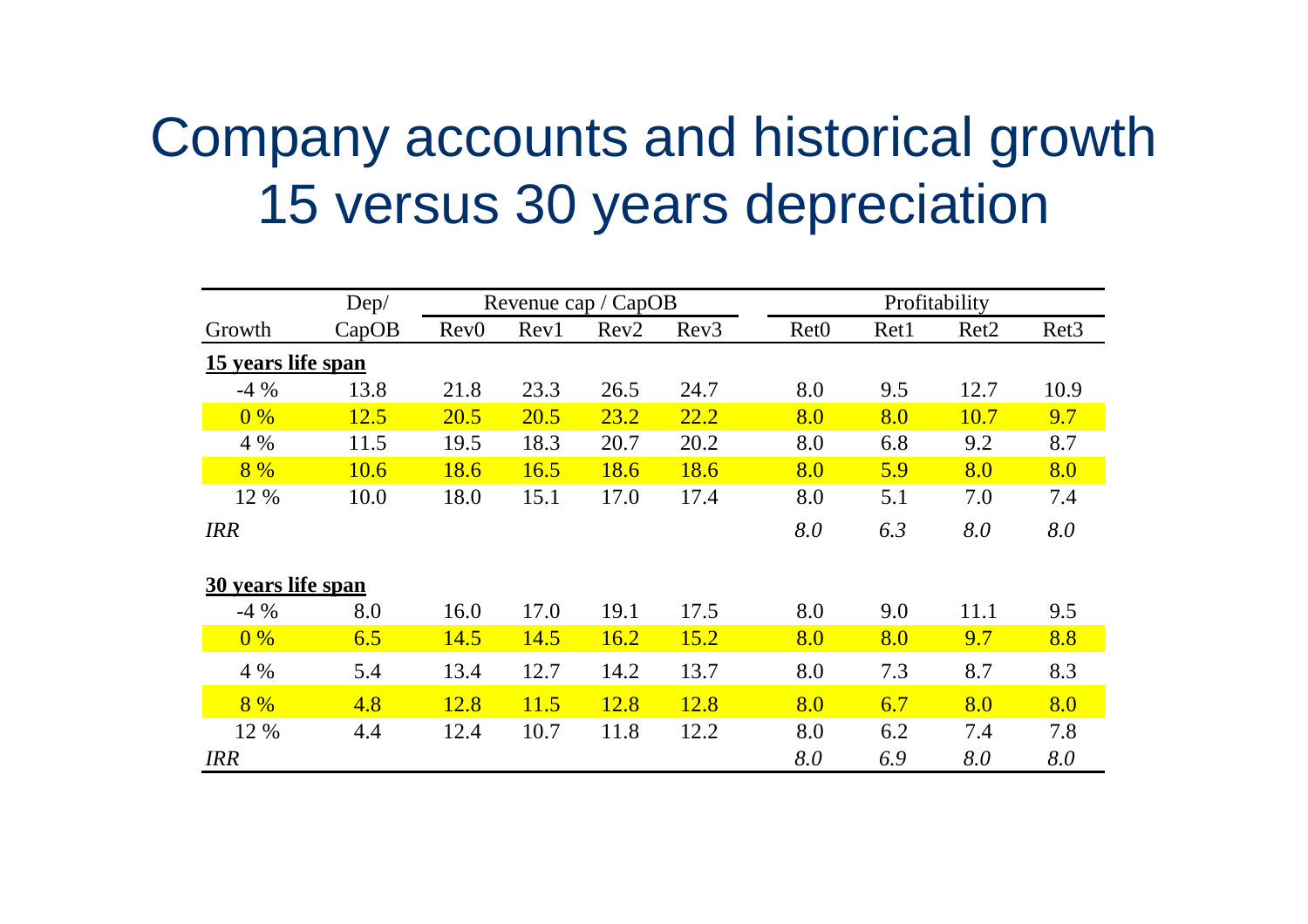## Exact Compensation Parameter $\mathsf{CP}=\mathsf{CP}^* \cdot \mathsf{r}_{\mathsf{NVE}} \cdot \mathsf{Investment}_{\mathsf{t\text{-}2}}$

 $PV1 = a/(1+r)^2 + (1-a)/(1+r)$  $^2$  + (1-a)/(1+r)  $PV0 = 1 = a + (1-a)$ a ≡ PV(dep)

$$
CP^* \equiv [PV0 - PV1] \cdot (1+r)^2 / r
$$
  
\n
$$
CP^* = 1 + r + a
$$
  
\nwhere  $a = Ann[T;r]/T = \frac{1 - (1+r)^{-T}}{r \cdot T}$ 

| Life | Rate of return                    |        |        |        |        |  |  |  |  |  |  |
|------|-----------------------------------|--------|--------|--------|--------|--|--|--|--|--|--|
| span | 6 %                               | 7 %    | 8 %    | 9 %    | 10 %   |  |  |  |  |  |  |
|      | Percentage of capital invested    |        |        |        |        |  |  |  |  |  |  |
| 10   | 10.8%                             | 12.4 % | 14.0 % | 15.6 % | 17.1 % |  |  |  |  |  |  |
| 20   | 9.8%                              | 11.2 % | 12.6 % | 13.9 % | 15.3 % |  |  |  |  |  |  |
| 30   | 9.1 %                             | 10.4 % | 11.6 % | 12.9 % | 14.1 % |  |  |  |  |  |  |
| 40   | 10.0 %                            | 10.9%  | 11.8%  | 12.8%  | 13.9 % |  |  |  |  |  |  |
|      | <b>Relative to rate of return</b> |        |        |        |        |  |  |  |  |  |  |
| 10   | 1.80                              | 1.77   | 1.75   | 1.73   | 1.71   |  |  |  |  |  |  |
| 20   | 1.63                              | 1.60   | 1.57   | 1.55   | 1.53   |  |  |  |  |  |  |
| 30   | 1.52                              | 1.48   | 1.46   | 1.43   | 1.41   |  |  |  |  |  |  |
| 40   | 1.67                              | 1.56   | 1.48   | 1.43   | 1.39   |  |  |  |  |  |  |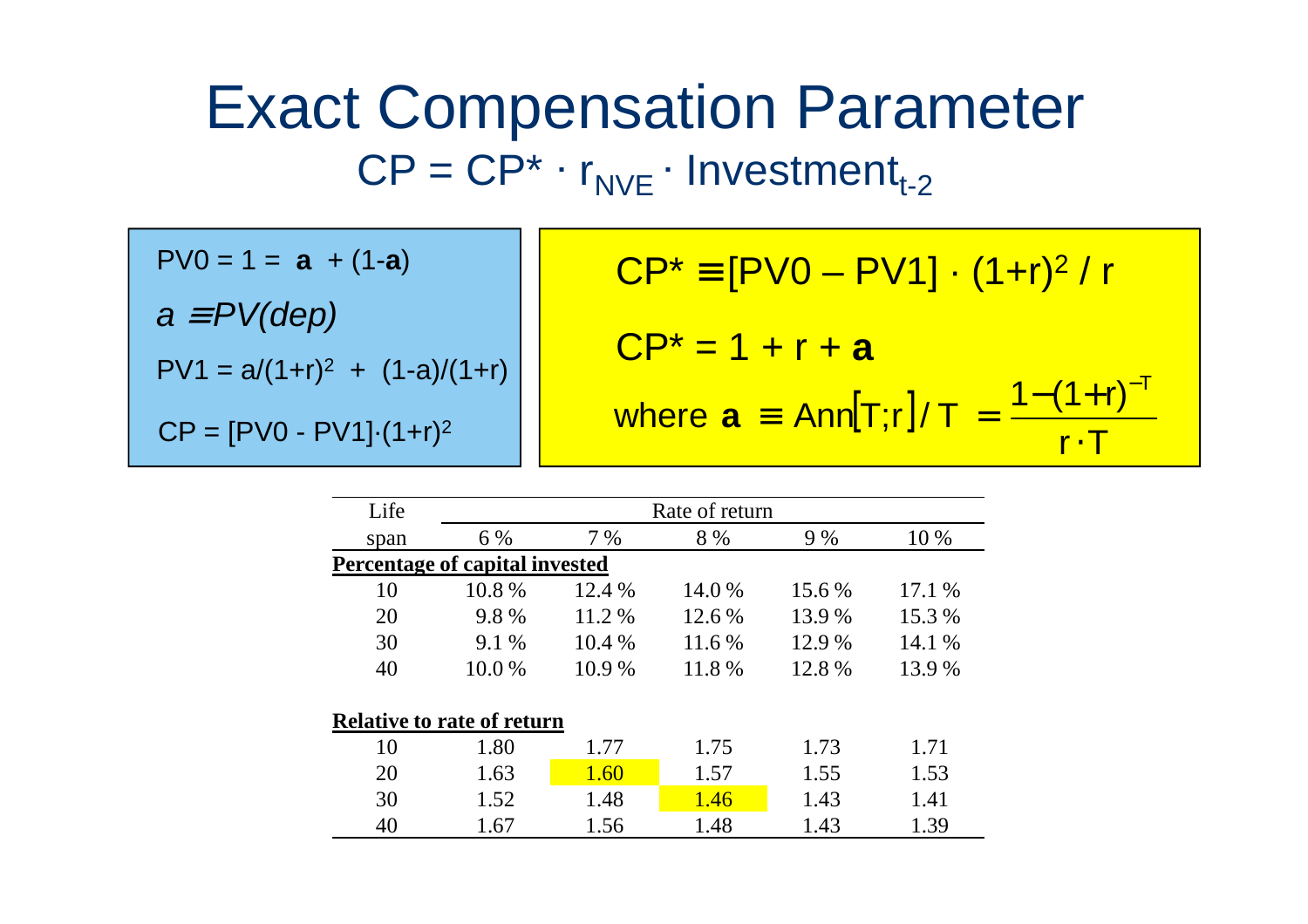### **<u><b>***<b>x</u> NHI</u>*

## Transition from one system to another: Double compensation?

- •Increased time lag
	- –Double compensation for depreciation
	- –Double compensation for interest
	- –E.g. RoR  $\rightarrow$  2 years lag
		- Two years extra depreciation
		- One year extra interest
- •What was the system before 2007?
	- –RoR or lagged w/o compensation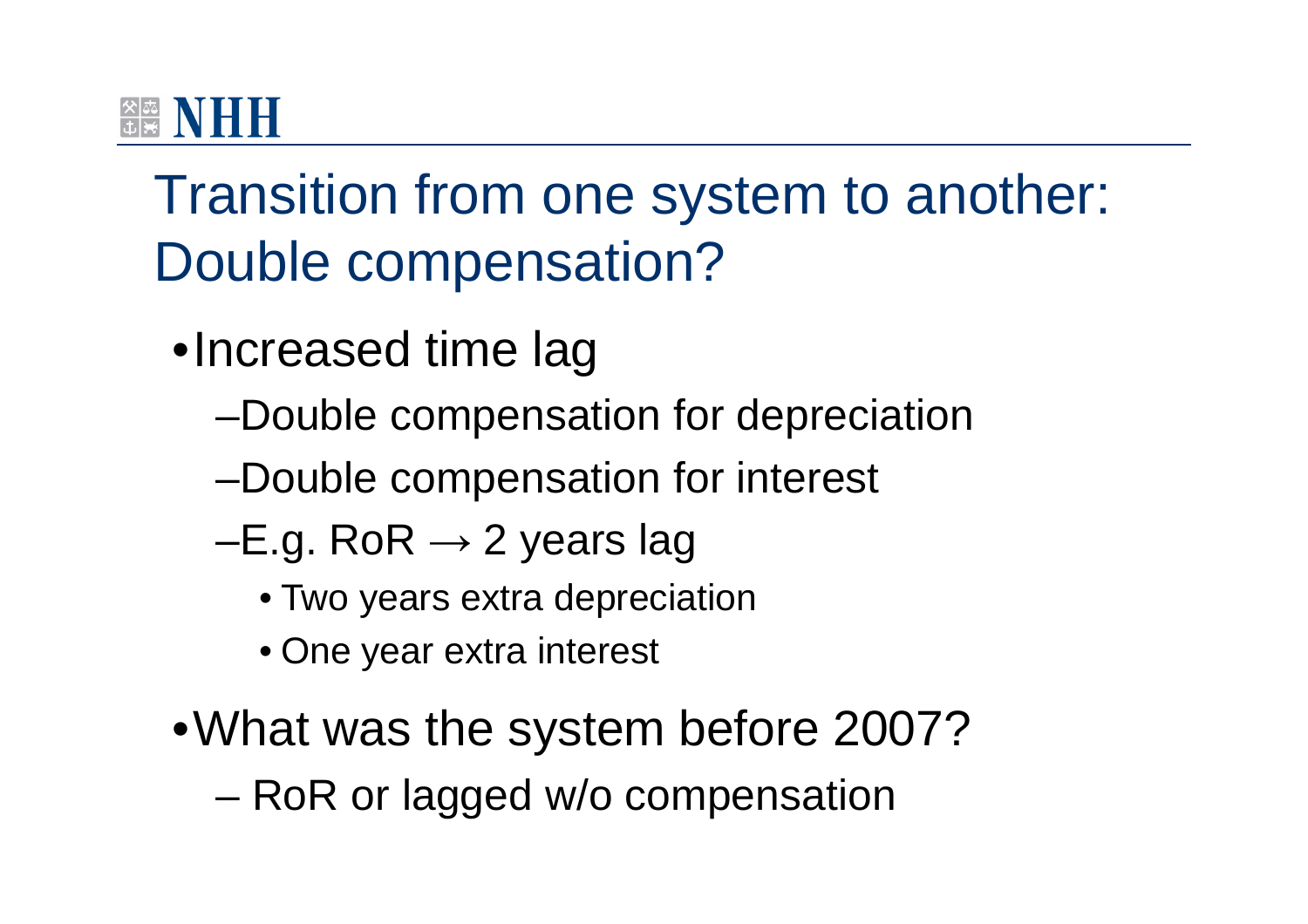#### Simulation of a company's life cycle: investment (30 yrs) / reinvestment (30 yrs) / harvesting (32 yrs) *(no real growth*)

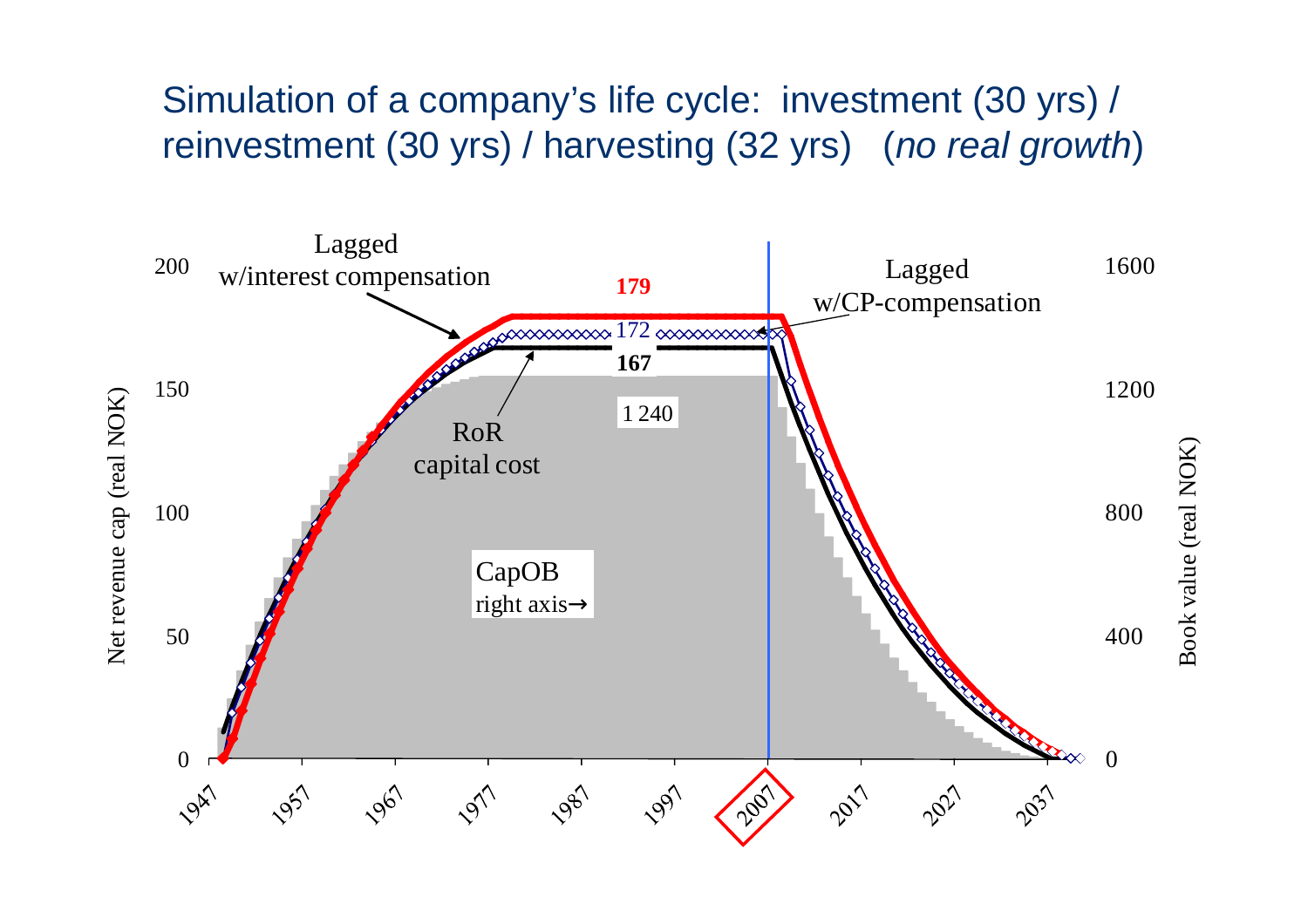### Transition from uncompensated to CPcompensated lag in year 60, RoR-regulation in t=1 ... 50

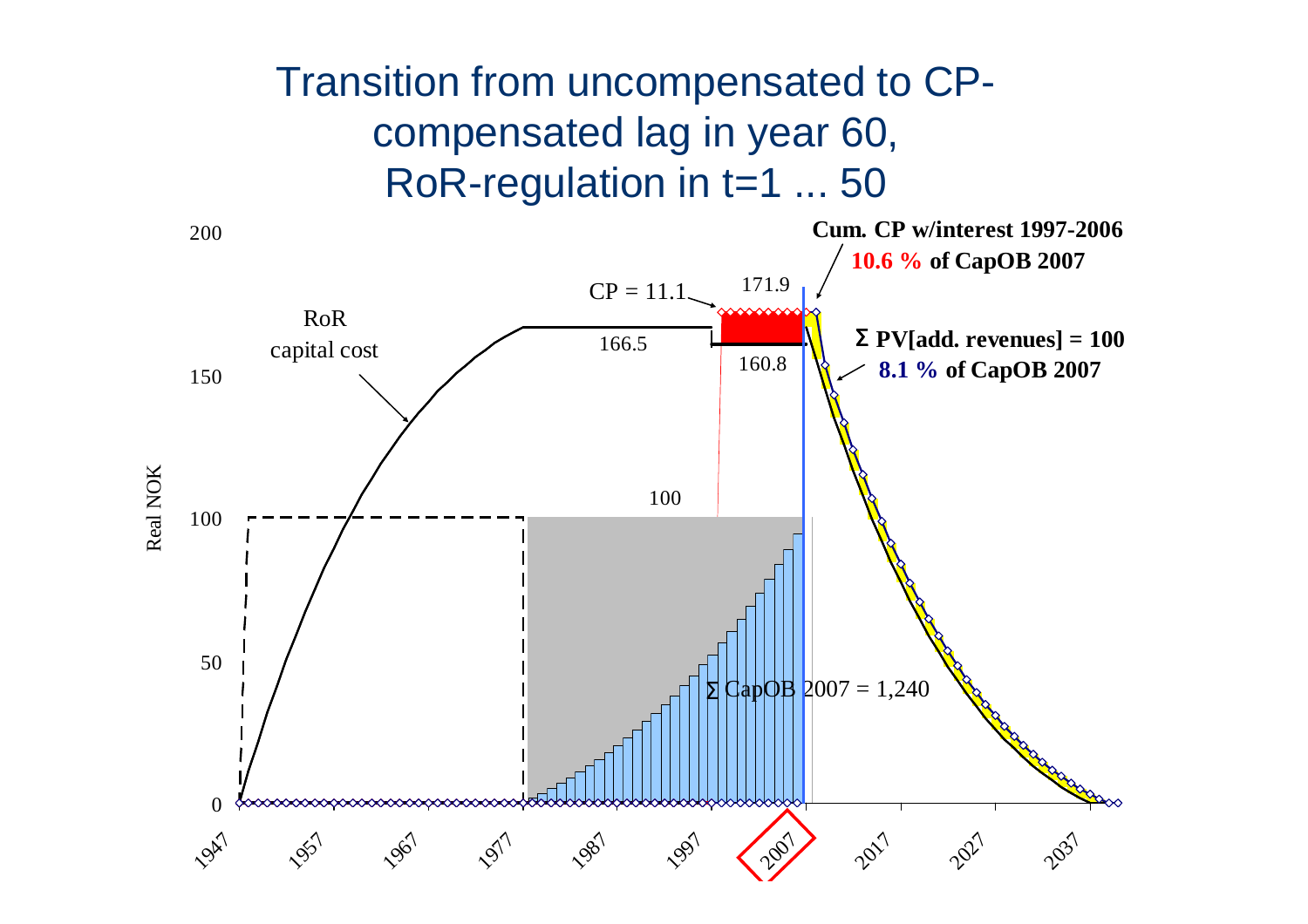## **谷率 NIFIFI**

# Double Compensation

- •Changes can lead to over- or undercompensation
	- –Depends on what we change from and what we change to
	- –Change in length of lag
	- –Change in form of compensation
- •Fairness versus efficiency (incentives)
- •Other costs fully covered in previous regulation models?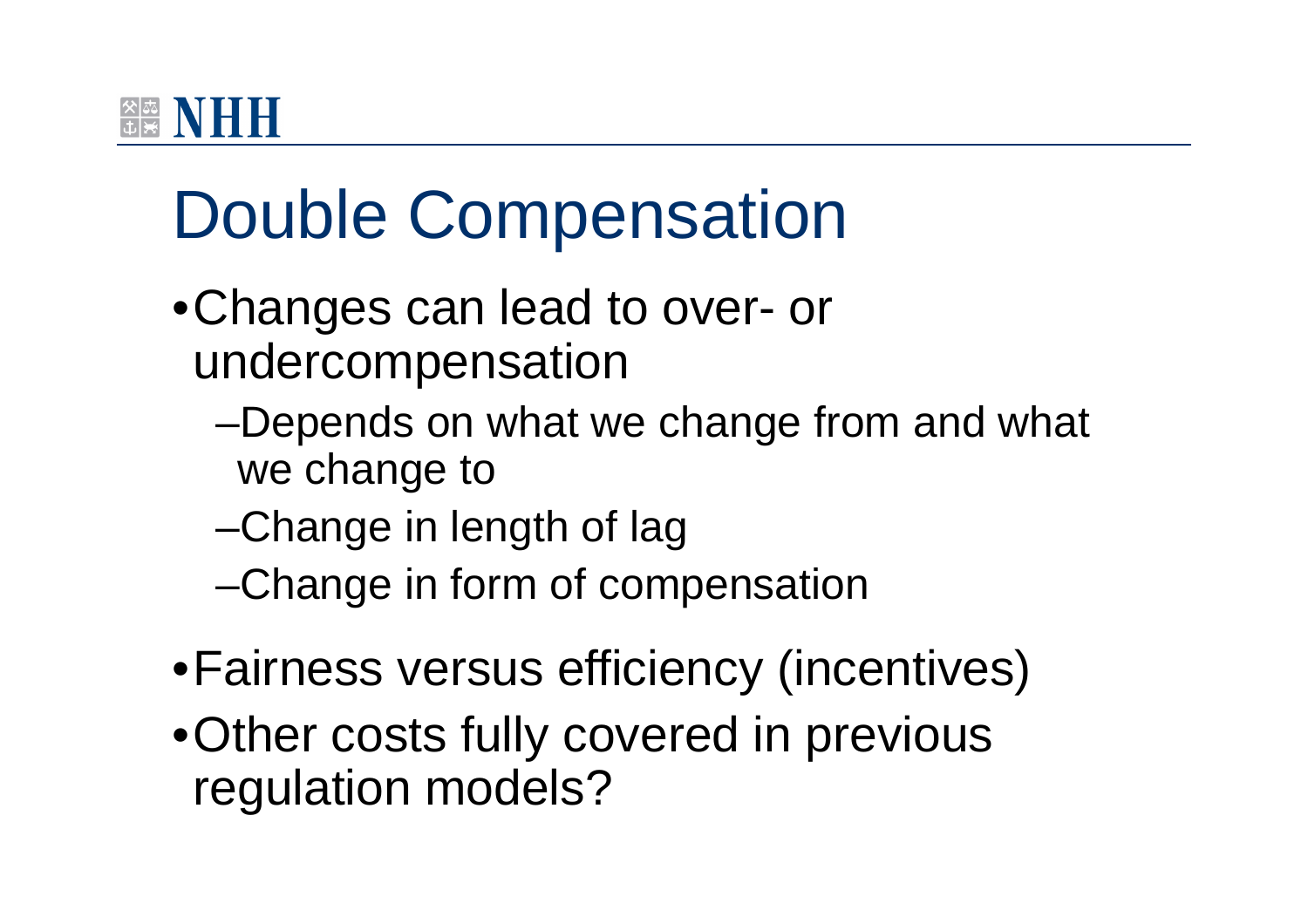

# **Conclusions**

- With compensated lag
	- (combined with low or negative growth)
	- Accounting depreciation comes earlier than the corresponding revenue element
	- Accounting rate of return will be higher than the reference rate set by NVE
	- However, investment analyses for individual assets will show IRRs equal to the reference rate
- In lagged regulatory systems, evaluating economic returns using historical profitability measures from the accounts, can be very problematic!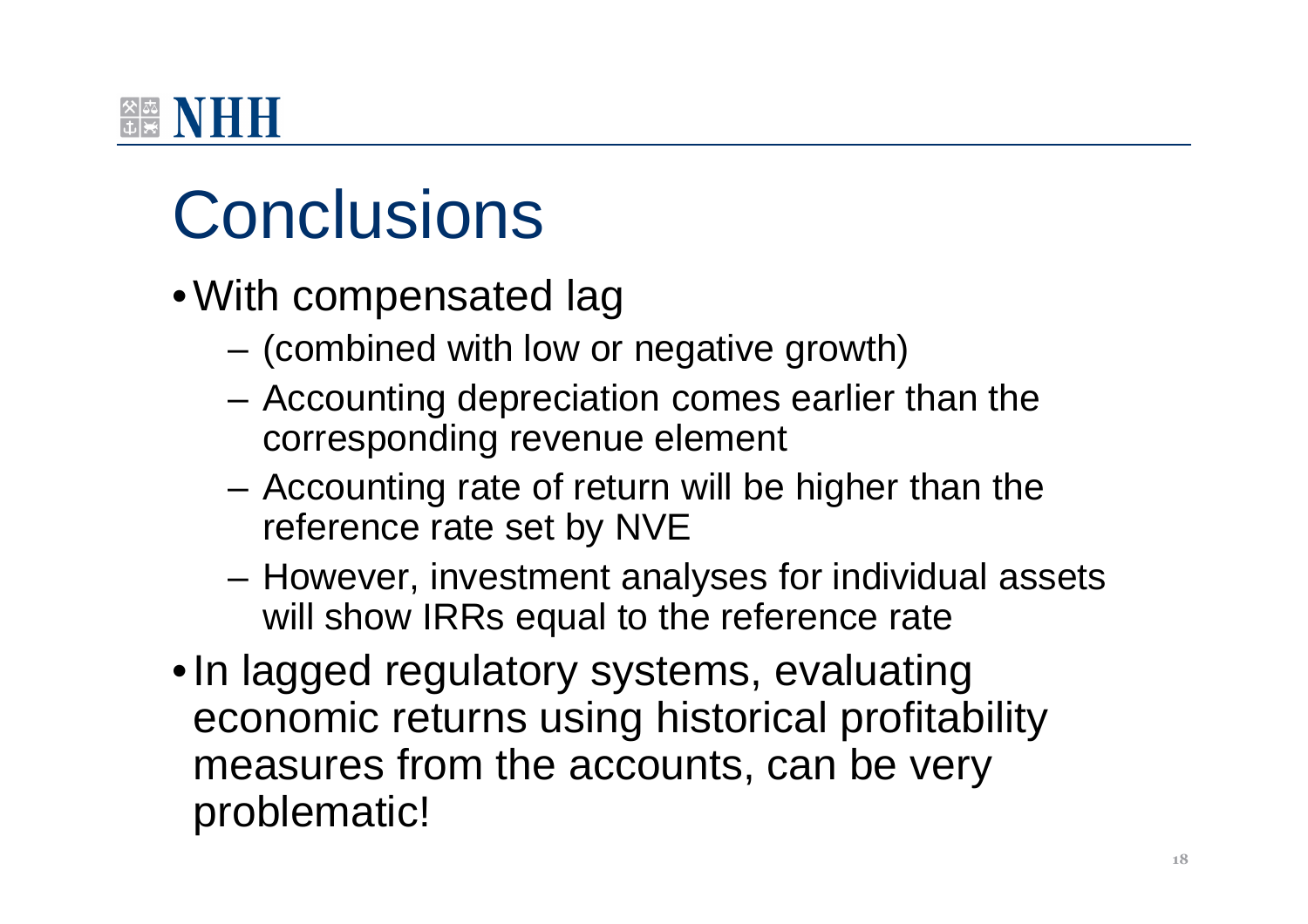# **Conclusions**

- •The compensation parameter should come as an addition to a revenue cap that is normalized to calculated (lagged) costs
	- –- Exact formula depends on interest rate and asset life span
	- –Alternative: interest compensation
- •Any revenue reductions because of double compensation should not be linked to the size of the (industry) compensation parameter (i.e the amount of new investments)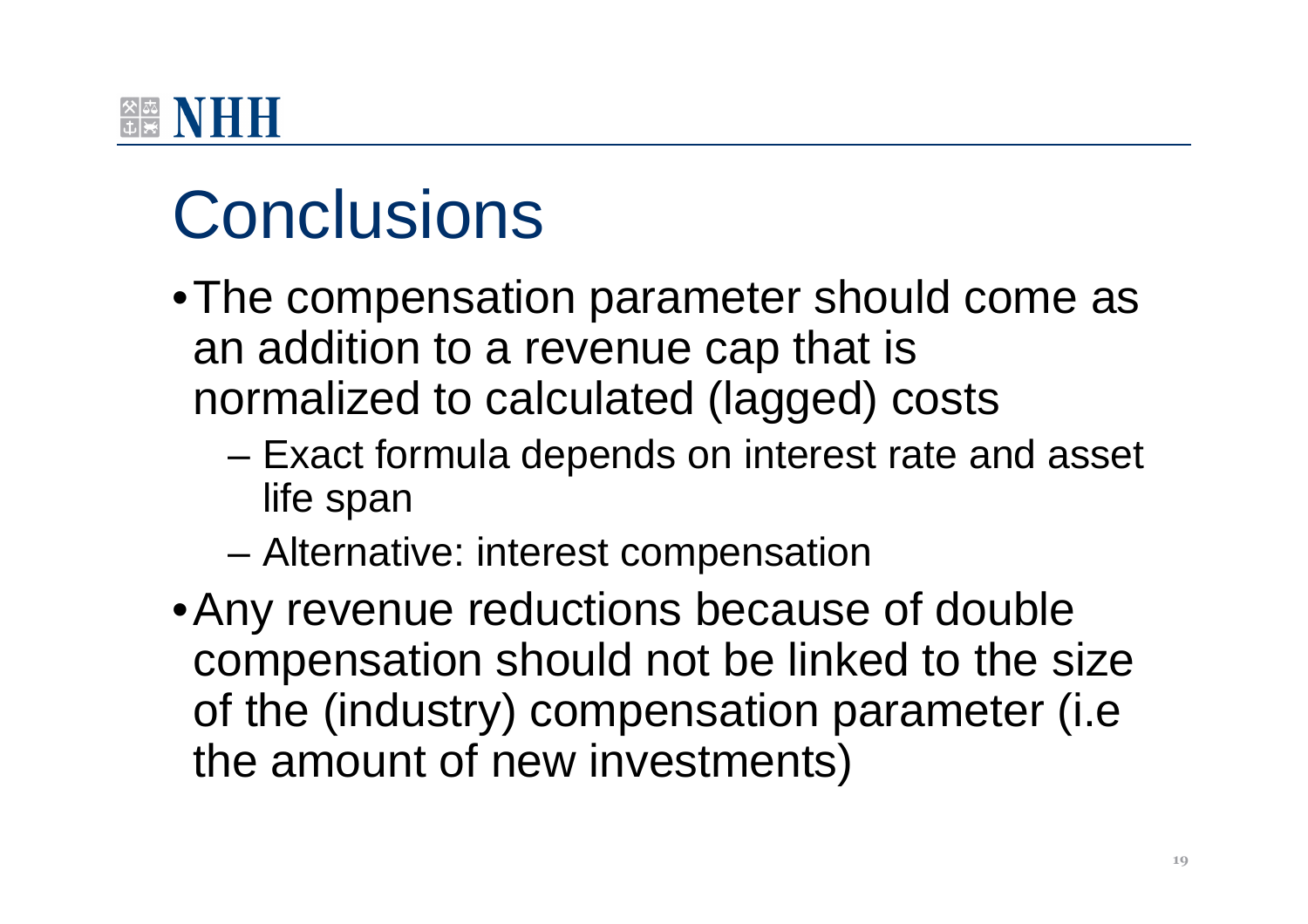# Suggested procedure

- 1. Calculate cost base using data from year *t*-2
- 2. Determine efficiency scores / cost norms via efficiency analyses
- 3. Calibrate efficiency scores / cost norms in order to give the average company the normal rate of return
	- •Different calibration methods are possible
- 4. Add compensation parameters to revenue caps
	- Exact formula depends on interest rate and assumed asset life •span
- 5. Adjust revenue caps in order to take into account under-/ overcompensation related to previous regulation regimes